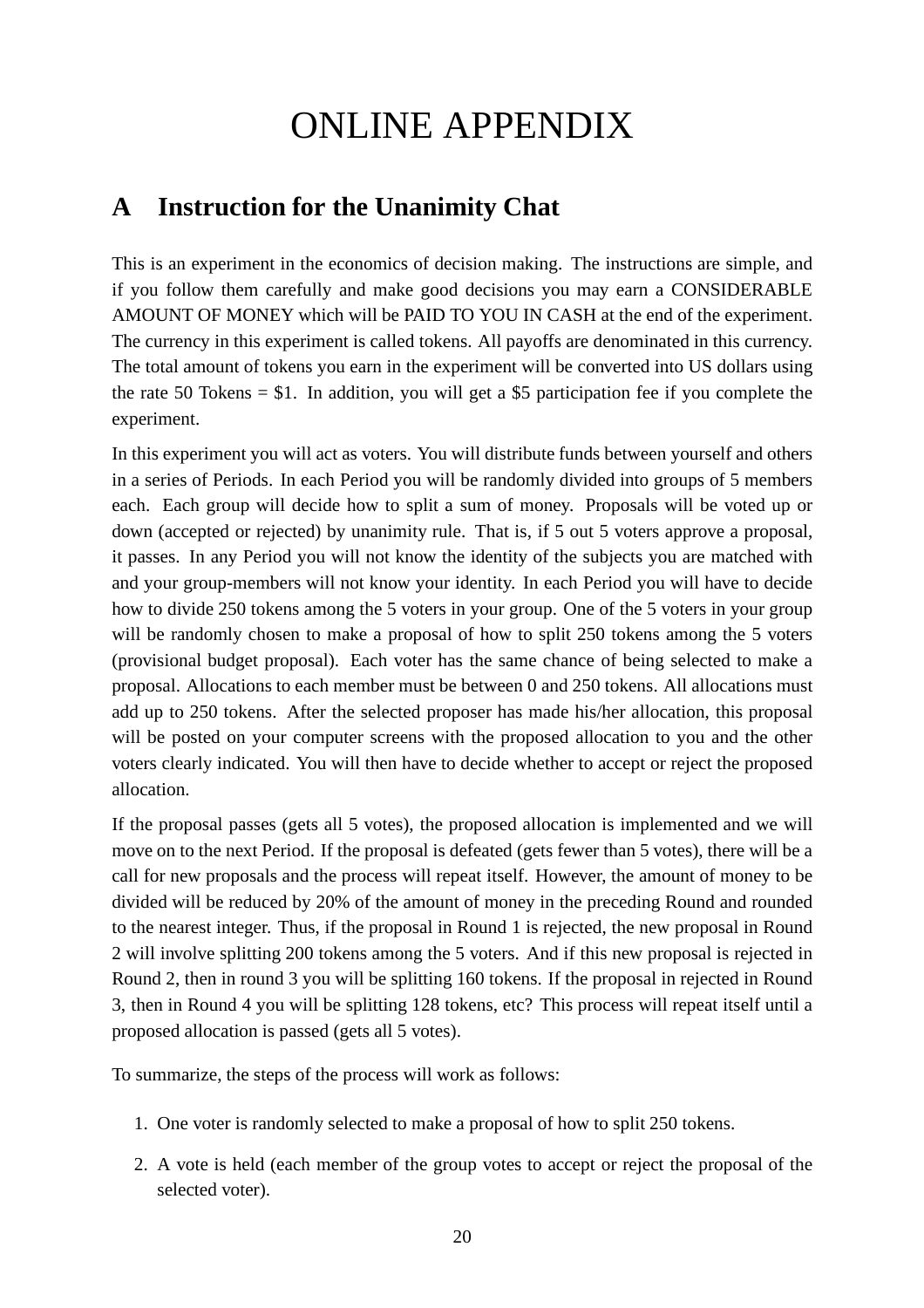3. If all 5 voters accept it, then the proposal passes and the Period is over. If the proposal is rejected, then the money shrinks by 20%, we move on to the next Round of this Period and a new voter is chosen to propose the split (each of the 5 voters in a group has equal chance of being chosen). The process repeats itself until the proposal of the selected voter for that Round passes.

At the start of each Period, you will be randomly re-matched into groups of 5 voters each. Each member of the group is assigned an ID number (from 1 to 5), which is displayed on the top of the screen. Once the Period is over, you will be randomly re-matched to form new groups of 5 voters each and you will be assigned a (potentially) NEW ID. Please make sure you know your ID number when making your decisions. Since ID numbers will be randomly assigned prior to the start of each Period, all voters are likely to have their ID numbers vary between Periods, and, thus, it is impossible to identify subjects using their ID numbers.

In each round, after one voter is selected to propose a split but before he/she submits his/her proposal, members of a group will have the opportunity to communicate with each other using the chat box. The communication is structured as follows. On the top of the screen, each member of the group will be told her ID number. You will also know the ID number of the voter who is currently selected to make a proposal. Below you will see a box, in which you will see all messages sent to either all members of your group or to you personally. You will not see the chat messages that are sent privately to other members. In the box below that one, you can type your own message and send it either to the entire group or to particular members of the group. To select subjects that will receive your message, simply click on the buttons that correspond to the ID numbers of the subjects you wish to send this message to and hit SEND. You can send a message to all members of your group by clicking the SELECT ALL button.

The chat option will be available until the voter selected to make a proposal submits her proposal. At this moment the chat option will be disabled.

Remember that in each Period subjects are randomly matched into groups and ID numbers of the group-members are randomly assigned. Thus, your ID number is likely to vary from Period to Period, and, therefore, it is impossible to identify your group-members using your ID number.

At the conclusion of the experiment we will sum up all the tokens you earned in the experiment and convert this amount into US dollars using the conversion rate 50 tokens = \$1. In addition, you will receive a \$5 participation fee for completing the experiment.

You are not to reveal your (potential) earnings, nor are you to speak or communicate in any other way with any other subject while the experiment is in progress. This is important to the validity of the study and will be not tolerated.

We will now go slowly through one practice Period to familiarize you with the screen. After the practice Period is over, we will start the experiment, in which you will play 15 Periods for cash.

Review. Let's summarize the main points: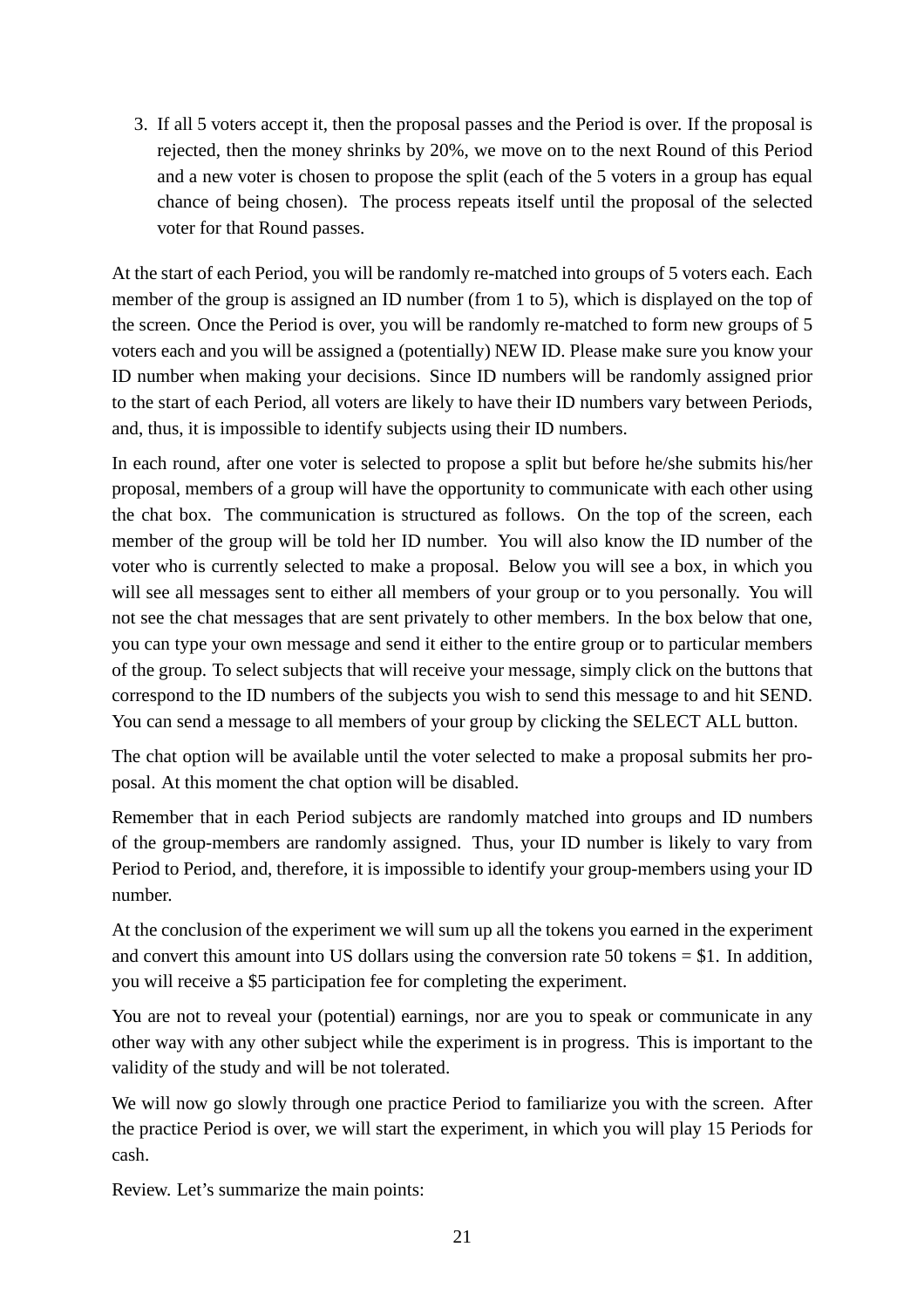- 1. The experiment will consist of 15 Periods. There may be several Rounds in each Period.
- 2. Prior to each Period, you will be randomly divided into groups of 5 voters each. Each subject in a group will be assigned an ID number.
- 3. At the start of each Period, one subject in your group will be randomly selected to propose a split of 250 tokens between the five of you. Before he/she submits his/her proposal, members of the group can use the chat box to communicate with each other. You may send public messages that will be delivered to all members of your group as well private messages that will be delivered to members that you specify explicitly.
- 4. Proposals to each voter must be greater than or equal to 0 tokens.
- 5. If all 5 voters accept the proposal, the Period ends.
- 6. If one or more voters reject the proposal then a (potentially) new voter will be randomly selected to make a proposal in the next Round of that Period.
- 7. The amount of money to be divided shrinks by 20% following each rejection of a proposal in a given Period.

Are there any questions?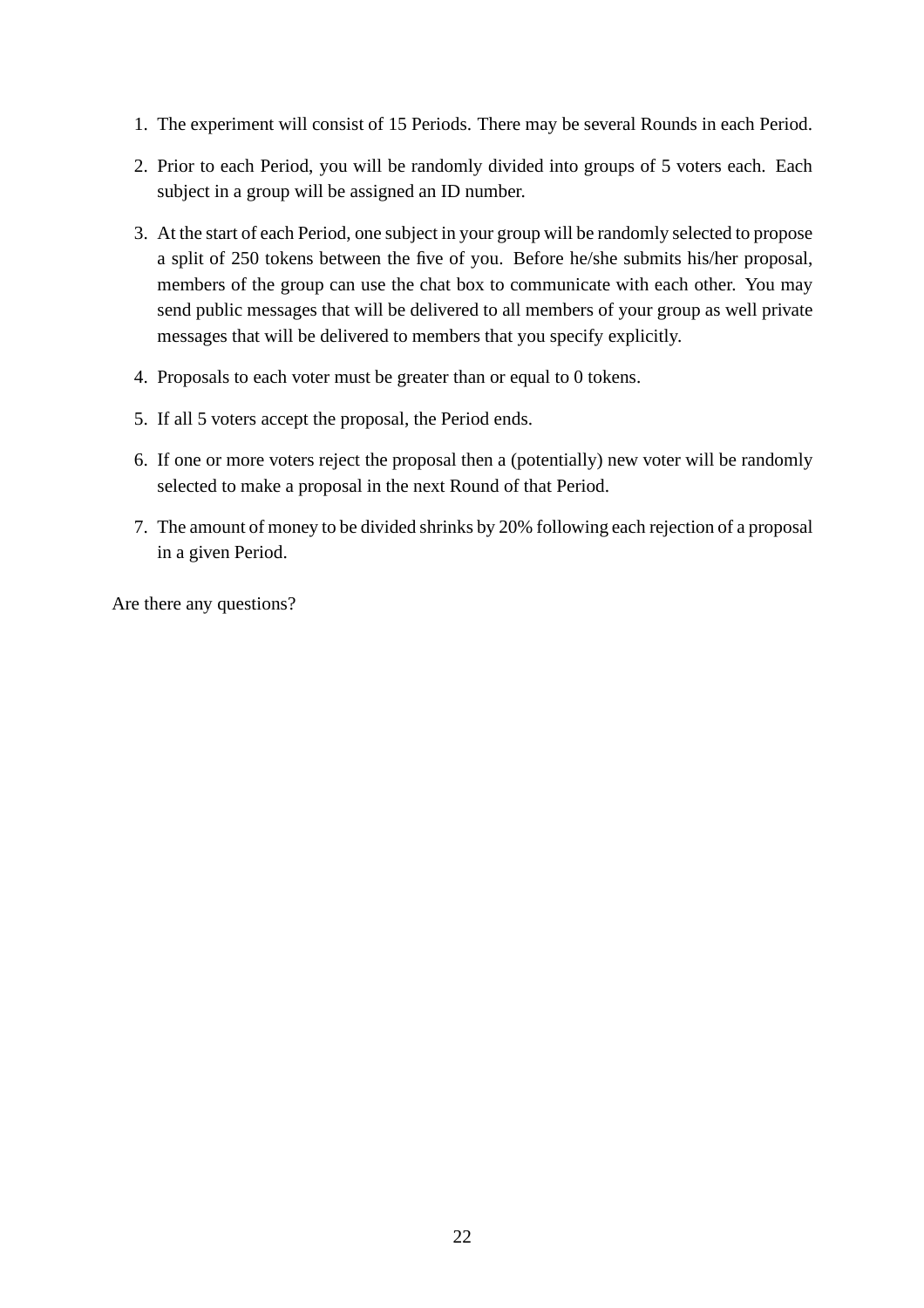### **B Analysis of Chat Protocols**

Below we list the various variables, together with a short explanation, that the coders used in interpreting subjects' statements.

- 1. "Ask Amount." This is the explicit amount that a non-proposer is requesting. You can also record here an amount that someone says he will accept in exchange for a vote.
- 2. "Own Vague." Responder just asking for tokens (unspecified amount).
- 3. "Ask Equal." Responder asking for equality.
- 4. "Social Vague." Responder asking proposer to be nice or fair or something like that.
- 5. "Responding." This is equal to 1 if this statement is in response to a question on type of split by the proposer. This is accompanied by a 1 in either AskAmount, OwnVauge, AskEqual or SocialVague.
- 6. "Proposer Direct." Dummy indicating that the proposer is trying to figure out how much someone wants.
- 7. "Proposer Own." Proposer is indicating that he/she will get a higher share than at least some others.
- 8. "Proposer Equal." Proposer is indicating that he/she intends to split equally.
- 9. "Unsure." Dont know where to put a 1 but could fit in one of these categories.
- 10. "Relevant." Anything you cant categorize but thats relevant: discussions about rules, anything that is related to the game.

## **C Additional Data Analysis**

#### **C.1 Efficiency**

In Table 7 we present the 95% confidence intervals for the efficiency measures reported in Table 1 in the main text of the paper, where observations are clustered at the session level to account for the interdependencies of observations that come from the same session.

As we discuss in Section 4.1.2, there is no statistical differences between treatments in all three efficiency measures (probability of delays, number of bargaining stages, and the proportion of initial pie realized) in the very first game our subjects play. However, as subjects gain more experience with the game, the stark differences emerge. The most notable ones are the lower probability of delays occurring in the Chat compared with Baseline treatment, which results in the higher proportion of initial pie realized in the Chat than in the Baseline treatment.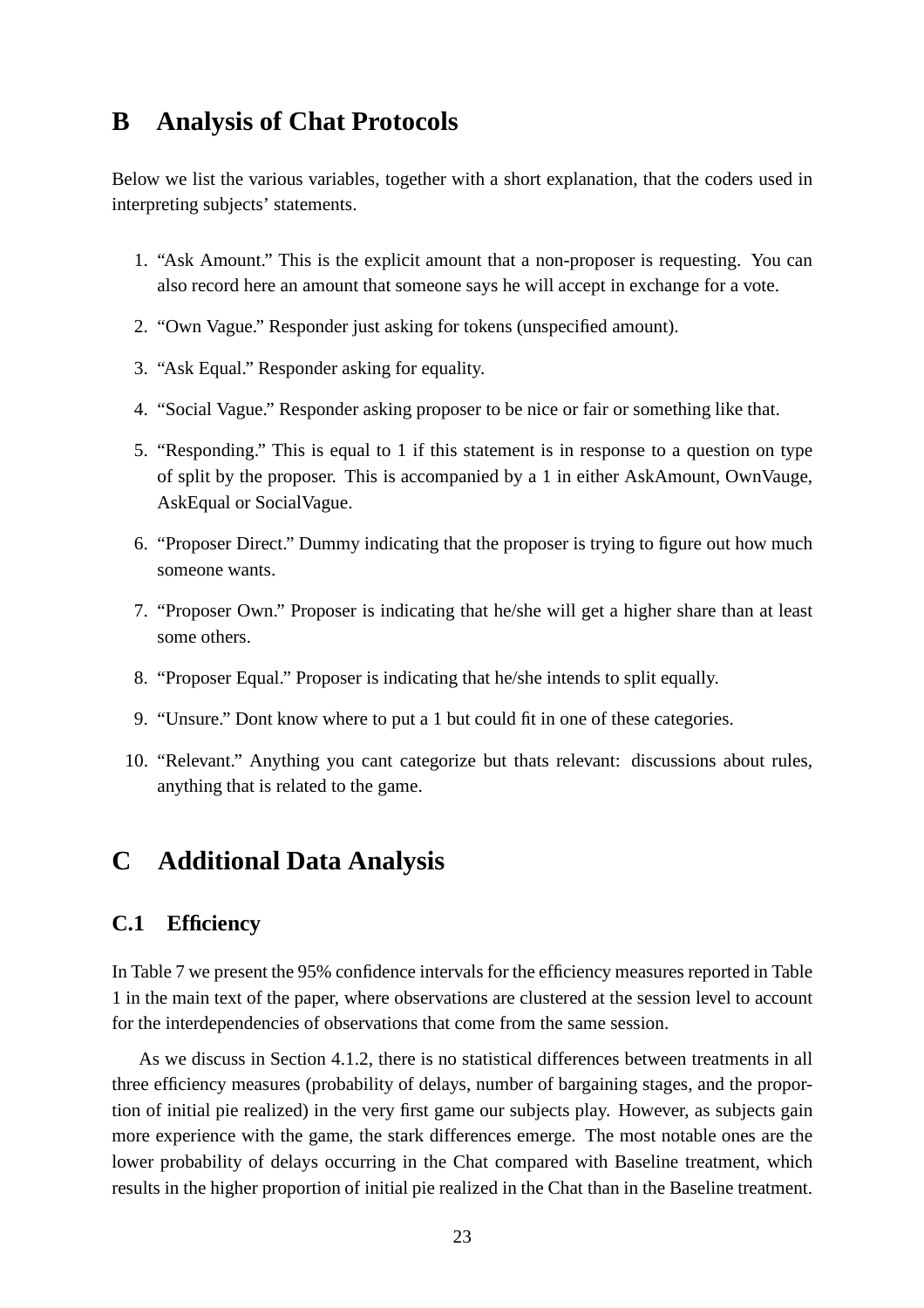|                                    |                 | <b>Unanimity Baseline</b> | <b>Unanimity Chat</b> |              |  |
|------------------------------------|-----------------|---------------------------|-----------------------|--------------|--|
|                                    | game 1          | last 5 games              | game 1                | last 5 games |  |
| Probability of Delays              | $(-0.22, 0.34)$ | (0.27, 0.60)              | $(-0.16, 0.43)$       | (0.05, 0.19) |  |
| Number of Bargaining Stages        | (0.51, 1.82)    | $(-1.61, 7.89)$           | (0.89, 1.35)          | (0.96, 1.17) |  |
| Proportion of Initial Pie Realized | (0.88, 1.08)    | (0.82, 0.89)              | (0.91, 1.03)          | (0.96, 1.01) |  |

**Table 7:** Efficiency and Delays (95% confidence intervals)

Remarks: We report the 95% confidence intervals of probability of delays which measures the likelihood that the first stage proposal was rejected, the number of bargaining stages and the proportion of initial pie realized, where the observations are clustered at the session level.

#### **C.2 Proposed Budgets and Final Allocations**

In Table 8 we report the 95% confidence intervals of first-stage submitted, passed and rejected proposals as well as the final allocations. Results reported in this table confirm what we report in Section 4.1.3. In particular, focusing on the proposals submitted in the last 5 games, we observe that in committees that do not have access to communication between members, proposers tend to appropriate a higher share of resources than coalition partners. At the same time, proposer under-exploit their power relative to the equilibrium predictions, according to which a proposer should appropriate 90 tokens. However, once committee members can chat with each other, we observe no differences between proposers' and non-proposers' shares. Final allocations display similar patterns, i.e., the availability of communication removes proposers' power all together.

#### **C.3 Results over time**

In this section, we replicate the main analysis of the data breaking all 15 bargaining games played within each experimental session into three time periods: the first five bargaining games, the second five bargaining games, and the last five bargaining games. The goal of this section is to document learning behavior of subjects as they gain experience with the game over the course of the experiment.

Table 9 depicts three measures of efficiency: the probability of observing delays in reaching agreements, the average number of bargaining stages prior to the agreements, and the percentage of pie that subjects realized as a result of the bargaining. All three efficiency measures are quite stable across the three time periods in both Unanimity Baseline and Unanimity Chat treatments. Indeed, delays are very likely and happen more than 30% of the time right from the beginning of the experiment in the Unanimity Baseline treatment, reaching 44% in the last five bargaining games. These delays are costly, since the budget available for division shrinks as subjects take longer to reach agreement. On the contrary, subjects learn to avoid costly delays when they communicate with each other in the Unanimity Chat treatment. While in the first 5 bargaining games delays happen 13% of the time, by the end of the experiment, the fraction of delays is not significantly different from theoretically predicted 0%. As a result of this learning, by the end of the experiment, subjects in the Unanimity Chat treatment appropriate more than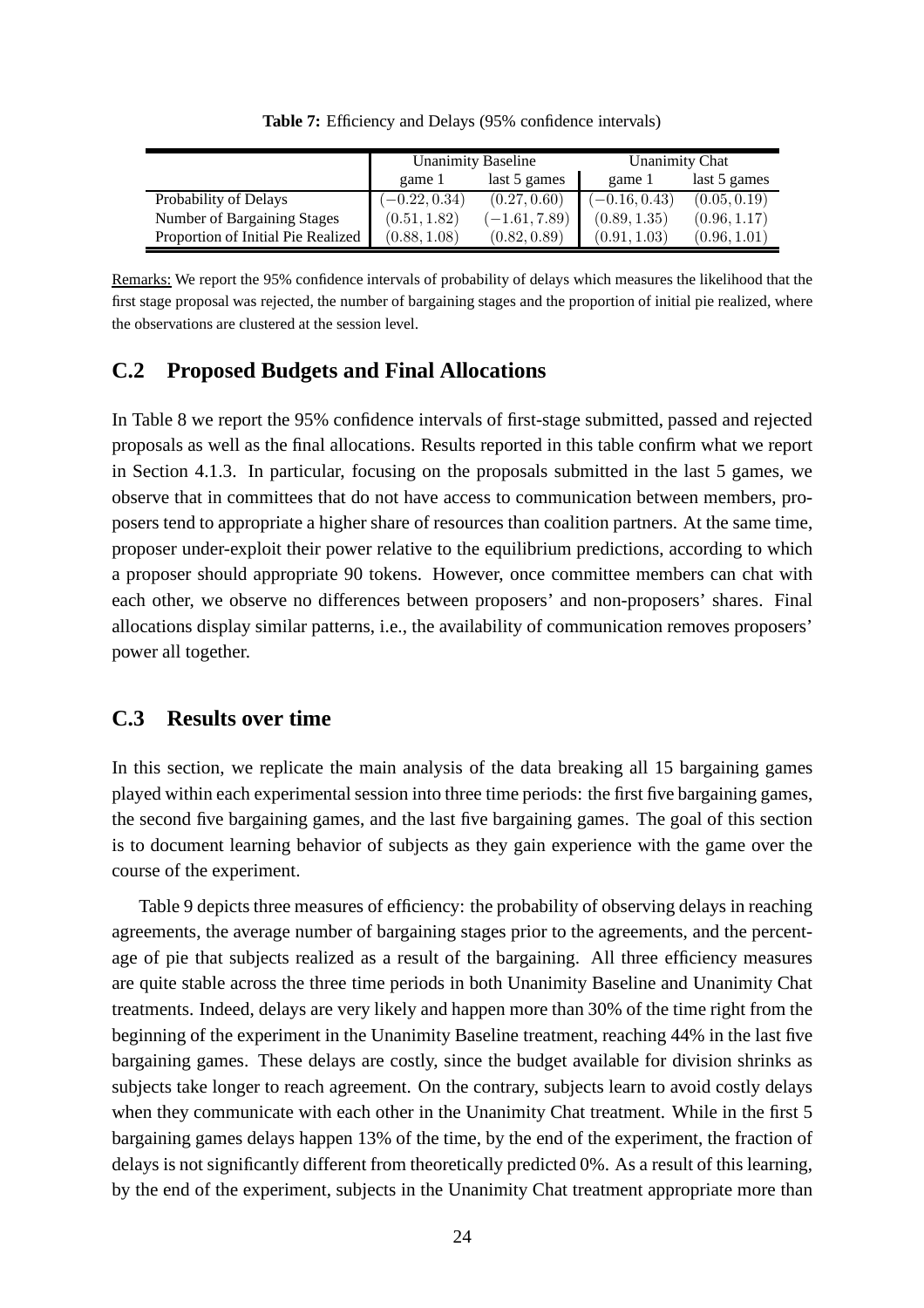|                                                                                                                                                                           |                                            | <b>Baseline</b>                                              | Chat                                       |                                                              |  |
|---------------------------------------------------------------------------------------------------------------------------------------------------------------------------|--------------------------------------------|--------------------------------------------------------------|--------------------------------------------|--------------------------------------------------------------|--|
|                                                                                                                                                                           | game 1                                     | last 5 games                                                 | game 1                                     | last 5 games                                                 |  |
| <b>FIRST STAGE</b>                                                                                                                                                        |                                            |                                                              |                                            |                                                              |  |
| <b>Submitted Proposals</b>                                                                                                                                                |                                            |                                                              |                                            |                                                              |  |
| Proposer's Share                                                                                                                                                          | (46.8, 68.0)                               | (60.7, 75.6)                                                 | (49.5, 58.8)                               | (49.9, 51.7)                                                 |  |
| Max Non-proposer's Share                                                                                                                                                  | (40.1, 52.2)                               | (44.6, 47.3)                                                 | (47.7, 50.3)                               | (49.6, 50.1)                                                 |  |
| Passed Proposals<br>Proposer's Share<br>Max Non-proposer's Share<br><i>Rejected Proposals (for <math>n &gt; 2</math>)</i><br>Proposer's Share<br>Max Non-proposer's Share | (57.9, 61.3)<br>(47.2, 48.0)<br>n/a<br>n/a | (51.4, 76.3)<br>(43.4, 49.6)<br>(68.3, 79.1)<br>(44.4, 46.0) | (47.7, 53.9)<br>(49.2, 50.5)<br>n/a<br>n/a | (49.7, 50.7)<br>(49.9, 50.1)<br>(52.5, 65.9)<br>(46.5, 49.5) |  |
| <b>FINAL ALLOCATIONS</b><br>Proposer's Share<br>Max Non-proposer's Share                                                                                                  | (51.9, 64.9)<br>(41.8, 51.2)               | (40.0, 64.2)<br>(39.2, 41.3)                                 | (43.6, 55.1)<br>(46.1, 50.9)               | (48.0, 51.0)<br>(48.2, 50.5)                                 |  |
|                                                                                                                                                                           |                                            |                                                              |                                            |                                                              |  |

**Table 8:** First-stage Proposals and Final Allocations (95% confidence intervals)

Remarks: We report the 95% confidence intervals for share of the proposer and the highest share among coalition partners in tokens, where observations are clustered at the session level. "n/a" indicates that there are fewer than 3 observations in the category.

99% of the budget. This learning takes time, however, as in the first five bargaining games subjects appropriate significantly less than 100% of available resources (97% to be exact).

Table 10 reports shares of the proposers and coalition partners in each time period in firststage proposals as well as in the final allocations agreed upon. All main comparisons between treatments documented in the last 5 bargaining games hold true both in the first 5 bargaining games and in the second 5 bargaining games. Specifically, looking at the first-stage submitted proposals, we note that proposers request a higher share of resources in the Unanimity Baseline treatment compared with the Unanimity Chat treatment right from the start of the experiment. Indeed, in the first 5 bargaining games, shares requested by the proposers are higher in the Unanimity Baseline than in the Unanimity Chat treatment ( $p = 0.001$ ). Furthermore, there are significantly more equal split coalition proposals in the Unanimity Chat treatment compared with the Unanimity Baseline treatment starting from the very first 5 bargaining games ( $p <$ 0.001). Both these patterns continue to hold throughout the experiment and remain intact not only for the first-stage submitted proposals but also for the final allocations. <sup>23</sup> Just like in the last 5 bargaining games, rejected proposals in the first 5 bargaining games feature significantly

 $23$ Considering all final allocations, we note that proposers' shares are significantly higher in the Unanimity Baseline treatment compared with the Unanimity Chat treatment in the first 5 bargaining games ( $p = 0.003$ ). Moreover, final allocations are much more likely to be exact equal splits in the Unanimity Chat treatment than in the Unanimity Baseline treatment in the first 5 bargaining games ( $p < 0.001$ ).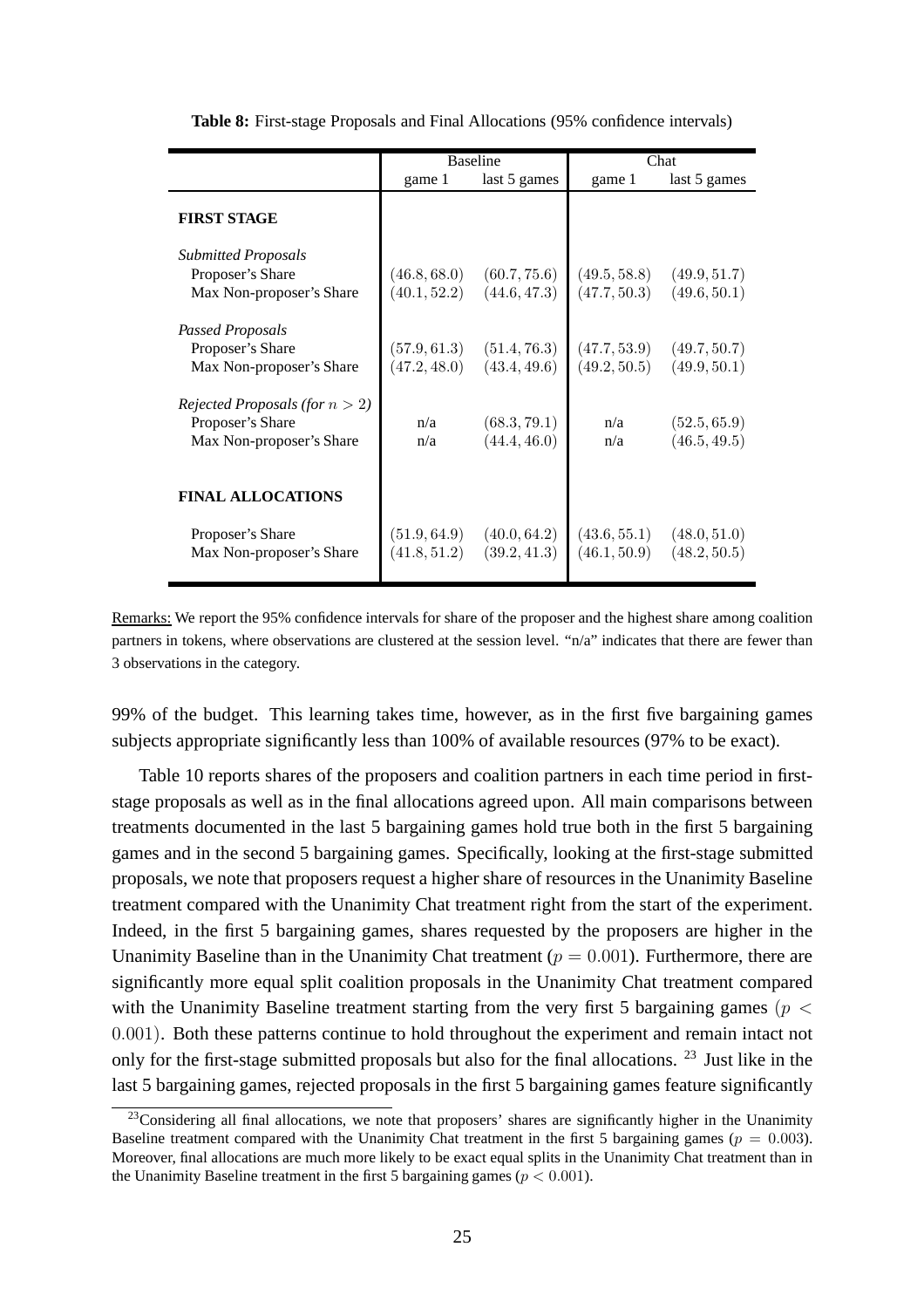|                          | <b>Unanimity Baseline</b> |                 |                 |  |  |  |  |
|--------------------------|---------------------------|-----------------|-----------------|--|--|--|--|
|                          | games 1-5                 | games $6-10$    | games $11-15$   |  |  |  |  |
| Probability of Delays    | $0.33***(0.02)$           | $0.39***(0.01)$ | $0.44***(0.07)$ |  |  |  |  |
| Nb of Bargaining Stages  | 1.45(0.03)                | 3.34(1.46)      | 3.14(1.10)      |  |  |  |  |
| % Pie Realized           | $0.91***(0.01)$           | $0.89***(0.01)$ | $0.85***(0.01)$ |  |  |  |  |
|                          |                           |                 |                 |  |  |  |  |
|                          | <b>Unanimity Chat</b>     |                 |                 |  |  |  |  |
|                          | games 1-5                 | games $6-10$    | games $11-15$   |  |  |  |  |
| Probability. of Delays   | $0.13***(0.01)$           | $0.16*(0.04)$   | 0.07(0.03)      |  |  |  |  |
| Nb. of Bargaining Stages | 1.12(0.01)                | 1.16(0.04)      | 1.06(0.03)      |  |  |  |  |
| % Pie Realized           | $0.97***(0.00)$           | $0.97^* (0.01)$ | 0.99(0.01)      |  |  |  |  |

**Table 9:** Efficiency and Delays

Remarks: Probability of delays measures the likelihood that the first stage proposal was rejected. Number of bargaining stages and Proportion of initial pie realized report the average quantities across sessions and cluster-robust standard errors are in parentheses, where the observations are clustered at the session level. For the probability of delays and the proportion of initial pie realized we also report whether the observed quantity is significantly different from the theoretically predicted one with \*\*\*,\*\*,\* indicating significance at the 1, 5 and 10% levels, respectively.

higher proposer shares than passed proposals ( $p = 0.035$  in the Unanimity Baseline treatment, and  $p = 0.079$  in the Unanimity Chat treatment).

Table 11 reports the breakdown of group-level conversations into three categories: relevant conversations (those that contain some discussion about the game, players' strategies, and/or payoffs), irrelevant conversations, and groups that refrained from talking in the three time periods defined above. Right from the beginning of the experiment, subjects mostly discuss things that are relevant to the game. Irrelevant conversations are quite rare both at the beginning of experimental sessions and at the end. There is some non-negligible fraction of groups that do not communicate with each other: this fraction starts at 7% in the first 5 bargaining games and reaches 16% by the end of the experiment in the last 5 bargaining games.

Table 12 depicts the frequency and content of individual messages sent by proposers and non-proposers in the Unanimity Chat treatment in each time period. The analysis of content of individual messages throughout the experiment reveals that subjects use the chats throughout the session in a consistent manner. Specifically, the main features of chat protocols are the same in each time period of the experiment: (a) most subjects send public messages that are delivered to the entire group throughout the session; (b) private messages are rare both at the beginning of the experiment and at the end; (c) public messages are used mostly to lobby for fairness and equality rather than lobby for one's own interests.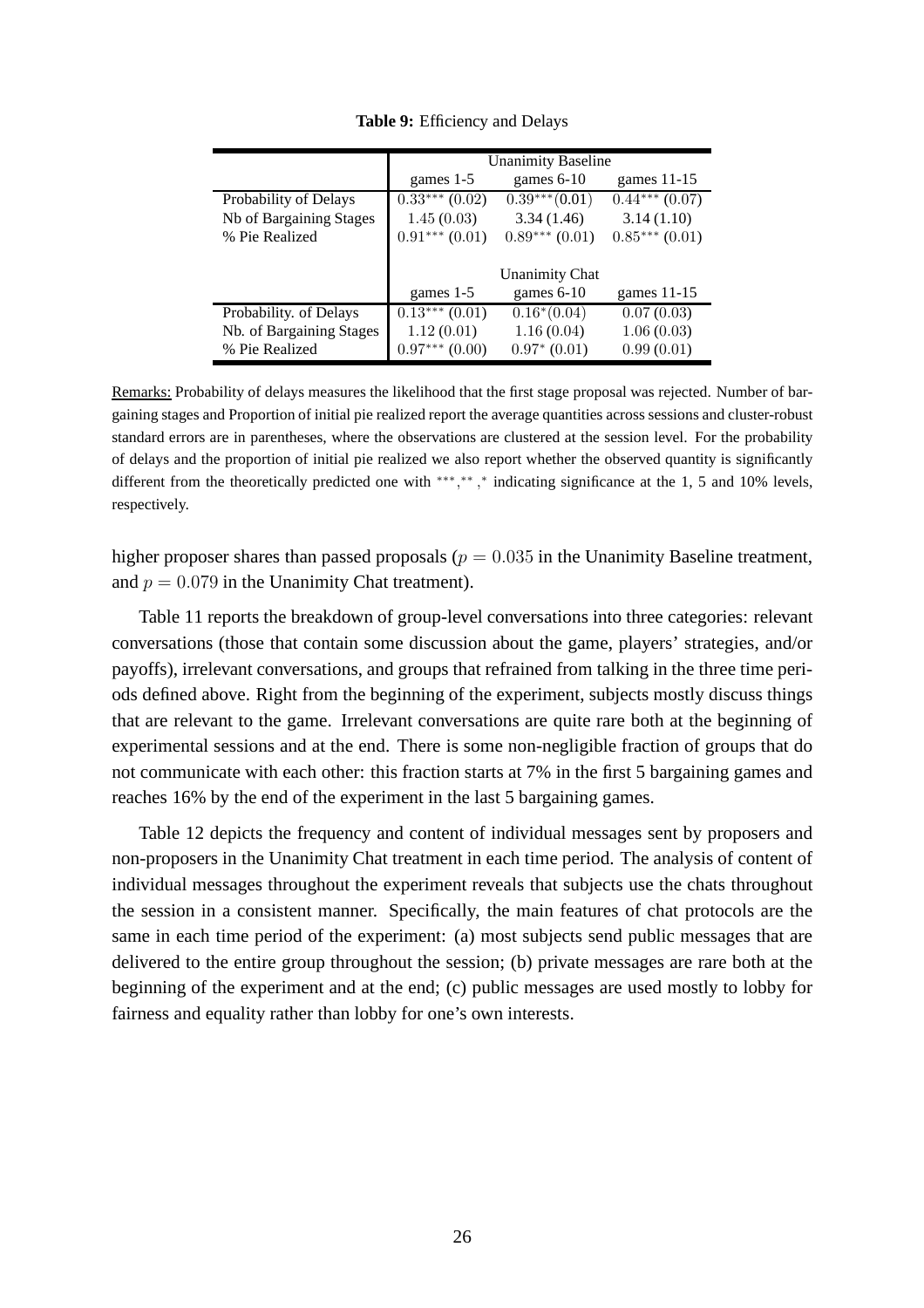|                                                                            |                                     | <b>Baseline</b>                       |                                     |                                      | Chat                                 |                                     |
|----------------------------------------------------------------------------|-------------------------------------|---------------------------------------|-------------------------------------|--------------------------------------|--------------------------------------|-------------------------------------|
|                                                                            | games 1-5                           | games 6-10                            | games 11-15                         | games 1-5                            | games 6-10                           | games 11-15                         |
| <b>FIRST STAGE</b>                                                         |                                     |                                       |                                     |                                      |                                      |                                     |
| <b>Submitted Proposals</b><br>Proposer's Share<br>Max Non-proposer's Share | 67.9 (2.33)<br>45.4(0.55)           | 68.25(2.60)<br>45.5(0.63)             | 68.2 (1.72)<br>46.0(0.32)           | 52.9(0.74)<br>49.3(0.18)             | 51.0(0.52)<br>49.8(0.11)             | 50.8(0.21)<br>49.9(0.06)            |
| Fraction of Equal Splits<br><b>Passed Proposals</b>                        | 21.3%                               | 23.8                                  | $7.5\%$                             | 85.3%                                | 78.7%                                | 88.0%                               |
| Proposer's Share<br>Max Non-proposer's Share<br>Fraction of Equal Splits   | 61.4(1.44)<br>47.2(0.38)<br>31.5%   | 62.2(3.60)<br>47.0(0.89)<br>38.8%     | 63.9(2.9)<br>46.5(0.72)<br>13.3%    | 50.2(0.15)<br>50.0(0.03)<br>98.46\%  | 50.1(0.07)<br>50.0(0.03)<br>93.7%    | 50.2(0.12)<br>50.0(0.02)<br>94.3%   |
| <b>Rejected Proposals</b><br>(for n > 2)                                   |                                     |                                       |                                     |                                      |                                      |                                     |
| Proposer's Share<br>Max Non-proposer's Share<br>Fraction of Equal Splits   | 81.5(5.18)<br>41.5(1.20)<br>$0.0\%$ | 77.80 (1.23)<br>43.1(0.58)<br>$0.0\%$ | 73.7(1.25)<br>45.2(0.18)<br>$0.0\%$ | 70.4 (5.86)<br>44.8(1.37)<br>$0.0\%$ | 55.8 (4.85)<br>48.7(1.15)<br>$0.0\%$ | 59.2(1.56)<br>48.0(0.35)<br>$0.0\%$ |
| <b>FINAL ALLOCATIONS</b>                                                   |                                     |                                       |                                     |                                      |                                      |                                     |
| Proposer's Share<br>Max Non-proposer's Share<br>Fraction of Equal Splits   | 55.1(1.26)<br>43.2(0.34)<br>36.3%   | 55.0(2.09)<br>42.1(1.06)<br>35.9%     | 52.1(2.81)<br>40.3(0.24)<br>28.8%   | 48.8(0.20)<br>48.7(0.06)<br>98.7%    | 47.9(0.95)<br>48.4(0.36)<br>93.3%    | 49.5(0.35)<br>49.3(0.27)<br>94.7%   |

#### **Table 10:** First-stage Proposals and Final Allocations

Remarks: We report the average share of the proposer and the highest share among coalition partners in tokens together with robust standard errors in parentheses, where observations are clustered at the session level. In Equal Split allocations all members of the committee receive the exact same number of tokens (in the first stage proposals this is exactly 50 tokens).

**Table 11:** Frequency of Group-level Conversations in the First Bargaining Stage of Unanimity Chat treatment.

|                      | games $1-5$ |                                         |         | games $6-10$ |            |         | games $11-15$     |                      |         |
|----------------------|-------------|-----------------------------------------|---------|--------------|------------|---------|-------------------|----------------------|---------|
|                      | relevant    | irrelevant                              | no chat | relevant     | irrelevant | no chat | relevant          | irrelevant           | no chat |
| Conversation         | 89%         | 4%                                      | 7%      | 77%          | 4%         | 19%     | 79%               | 5%                   | 16%     |
|                      |             | $(n = 67)$ $(n = 3)$ $(n = 5)$ $(n=58)$ |         |              | $(n=3)$    |         | $(n=14)$ $(n=59)$ | $(n = 4)$ $(n = 12)$ |         |
| <b>Chat Duration</b> |             |                                         |         |              |            |         |                   |                      |         |
| in sections          | 62.2        | 28.0                                    | n/a     | 54.0         | 19.9       | n/a     | 55.8              | 29.8                 | n/a     |

Notes: Relevant conversations are defined as conversations that contain any mention of the game being played. We use a conservative measure of relevance and label conversation as relevant only if both coders marked it as relevant.